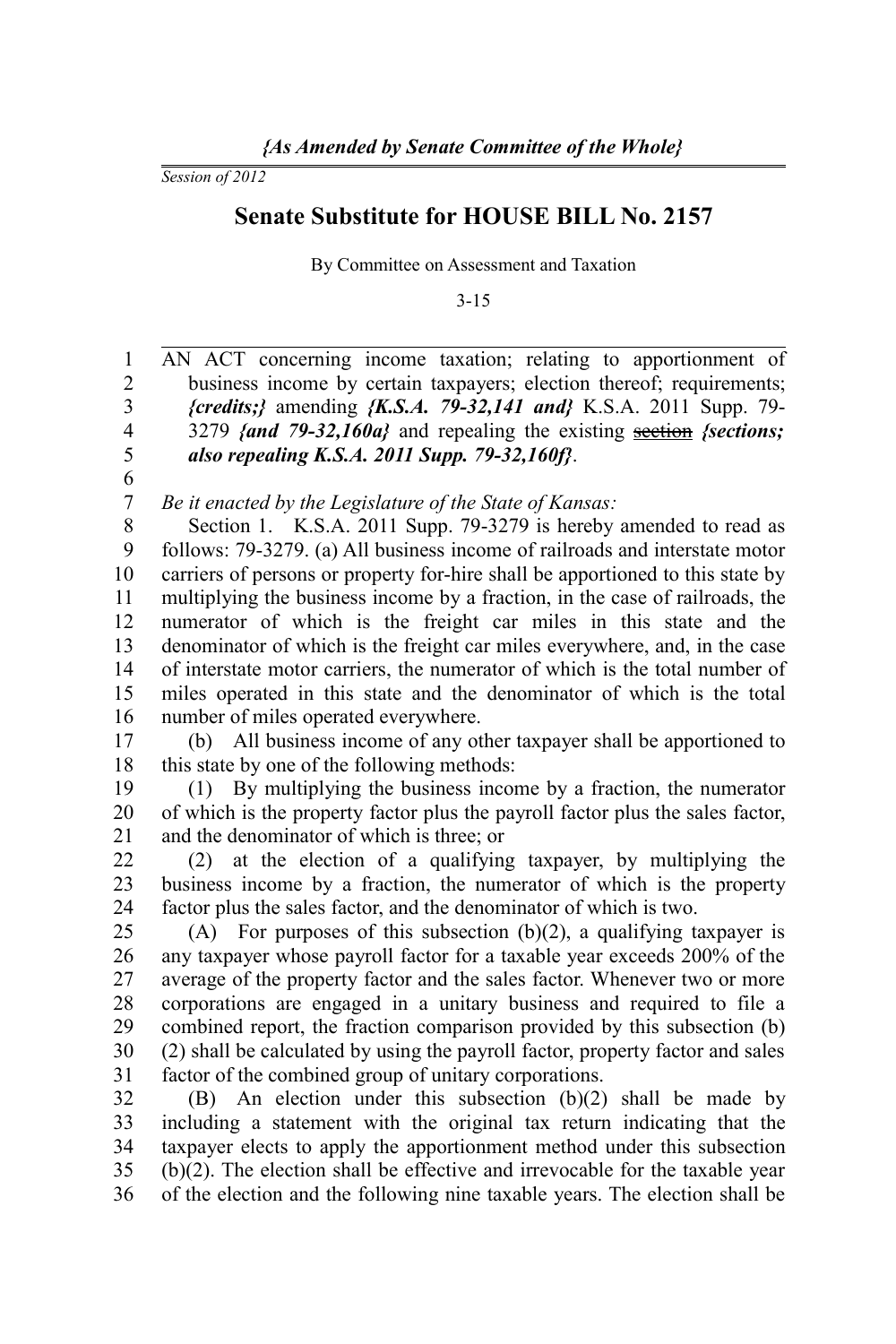binding on all members of a unitary group of corporations. Notwithstanding the above, the secretary of revenue may upon the request of the taxpayer, grant permission to terminate the election under this subsection (b)(2) prior to expiration of the ten-year period. 1 2 3 4

(3) At the election of a qualifying telecommunications company, by multiplying the business income by a fraction, the numerator of which is the information carrying capacity of wire and fiber optic cable available for use in this state, and the denominator of which is the information carrying capacity of wire and fiber optic cable available for use everywhere during the tax year. 5 6 7 8 9 10

(A) For purposes of this subsection (b)(3), a qualifying telecommunications company is a telecommunications company that is a qualifying taxpayer under paragraph (A) of subsection (b)(2). 11 12 13

(B) A qualifying telecommunications company shall make the election under this subsection (b)(3) in the same manner as provided under paragraph (B) of subsection (b)(2). 14 15 16

(4) At the election of a distressed area taxpayer, by multiplying the business income by the sales factor. The election shall be made by including a statement with the original tax return indicating that the taxpayer elects to apply this apportionment method. The election may be made only once, it must be made on or before December 31, 1999 and it shall be effective for the taxable year of the election and the following nine taxable years for so long as the taxpayer maintains the payroll amount prescribed by subsection (j) of K.S.A. 79-3271, and amendments thereto. 17 18 19 20 21 22 23 24

(5) At the election of the taxpayer made at the time of filing of the original return, the qualifying business income of any investment funds service corporation organized as a corporation or S corporation which maintains its primary headquarters and operations or is a branch facility that employs at least 100 individuals on a full-time equivalent basis in this state and has any investment company fund shareholders residenced in this state shall be apportioned to this state as provided in this subsection, as follows: 25 26 27 28 29 30 31 32

(A) By multiplying the investment funds service corporation's qualifying business income from administration, distribution and management services provided to each investment company by a fraction, the numerator of which shall be the average of the number of shares owned by the investment company's fund shareholders residenced in this state at the beginning of and at the end of the investment company's taxable year that ends with or within the investment funds service corporation's taxable year, and the denominator of which shall be the average of the number of shares owned by the investment company's fund shareholders everywhere at the beginning of and at the end of the investment company's taxable year that ends with or within the investment 33 34 35 36 37 38 39 40 41 42 43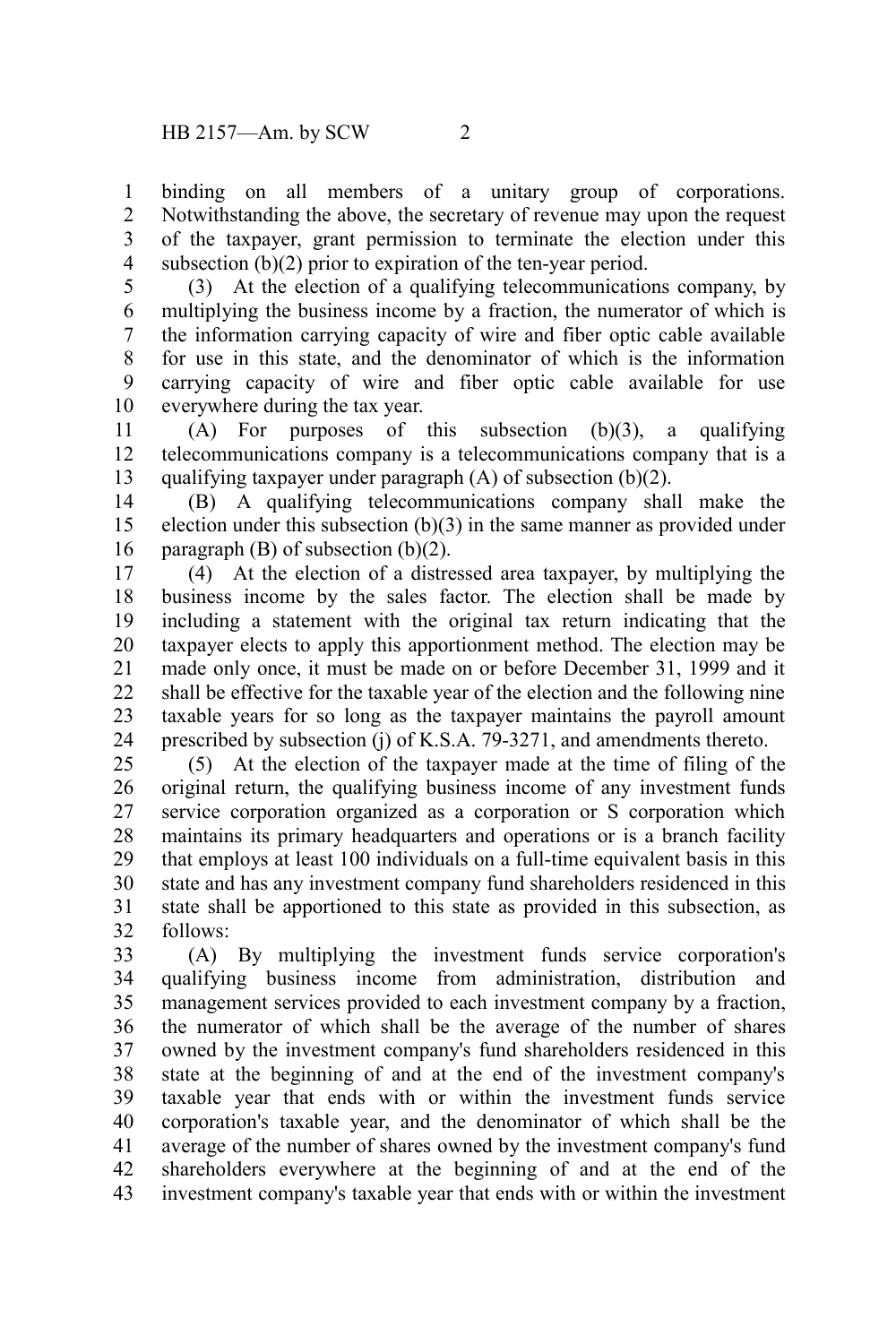funds service corporation's taxable year. 1

(B) A separate computation shall be made to determine the qualifying business income from each fund of each investment company. The qualifying business income from each investment company shall be multiplied by the fraction calculated pursuant to paragraph (A) for each fund of such investment company. 2 3 4 5 6

(C) The qualifying portion of total business income of an investment funds service corporation shall be determined by multiplying such total business income by a fraction, the numerator of which is the gross receipts from the provision of management, distribution and administration services to or on behalf of an investment company, and the denominator of which is the gross receipts of the investment funds service company. To the extent an investment funds service corporation has business income that is not qualifying business income, such business income shall be apportioned to this state pursuant to subsection  $(b)(1)$ . 7 8 9 10 11 12 13 14 15

(D) For tax year 2002, the tax liability of an investment funds service corporation that has elected to apportion its business income pursuant to paragraph (5) shall be increased by an amount equal to 50% of the difference of the amount of such tax liability if determined pursuant to subsection (b)(1) less the amount of such tax liability determined with regard to paragraph (5). 16 17 18 19 20 21

(E) When an investment funds service corporation is part of a unitary group, the business income of the unitary group attributable to the investment funds service corporation shall be determined by multiplying the business income of the unitary group by a fraction, the numerator of which is the property factor plus the payroll factor plus the sales factor. and the denominator of which is three. The property factor is a fraction, the numerator of which is the average value of the investment funds service corporation's real and tangible personal property owned or rented and used during the tax period and the denominator of which is the average value of the unitary group's real and tangible personal property owned or rented and used during the tax period. The payroll factor is a fraction, the numerator of which is the total amount paid during the tax period by the investment funds service corporation for compensation, and the denominator of which is the total compensation paid by the unitary group during the tax period. The sales factor is a fraction, the numerator of which is the total sales of the investment funds service corporation during the tax period, and the denominator of which is the total sales of the unitary group during the tax period. 22 23 24 25 26 27 28 29 30 31 32 33 34 35 36 37 38 39

(F) A taxpayer seeking to make the election available pursuant to subsection (b)(5) of K.S.A. 79-3279, and amendments thereto, shall only be eligible to continue to make such election if the taxpayer maintains at least 95% of the Kansas employees in existence at the time the taxpayer 40 41 42 43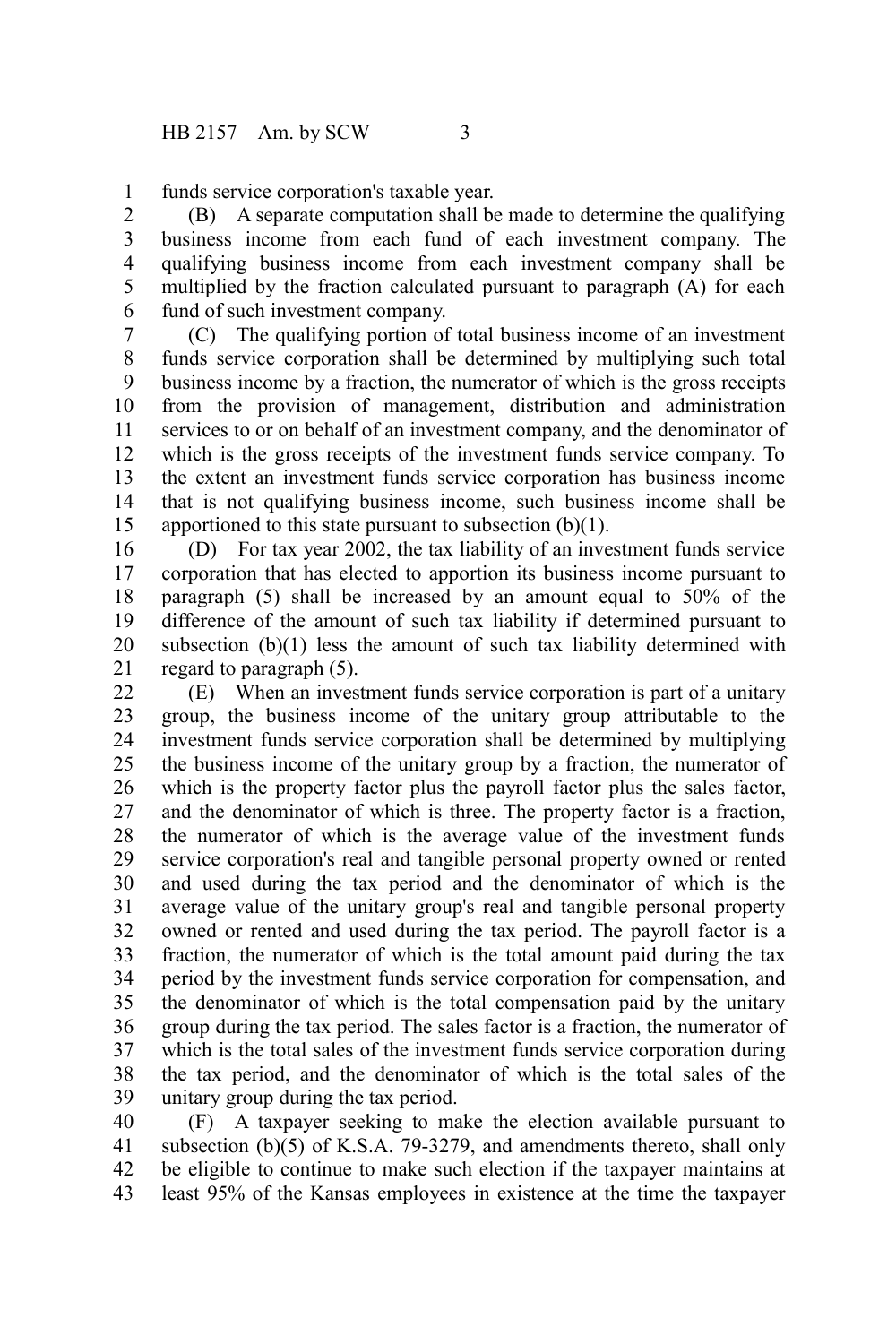first makes such an election. 1

(6) At the election of a qualifying taxpayer, by multiplying such taxpayer's business income by the sales factor. The election shall be made by including a statement with the original tax return indicating that the taxpayer elects to apply this apportionment method. The election may be made only once and must be made on or before the last day of the taxable year during which the investment described in paragraph (A) is placed in service, but not later than December 31, 2009, and it shall be effective for the taxable year of the election and the following nine taxable years or for so long as the taxpayer maintains the wage requirements set forth in paragraph (A). If the qualifying taxpayer is a member of a unitary group of corporations, all other members of the unitary group doing business within this state shall apportion their business income to this state pursuant to subsection  $(b)(1)$ . 2 3 4 5 6 7 8 9 10 11 12 13 14

(A) For purposes of this subsection, a qualifying taxpayer is any taxpayer making an investment of \$100,000,000 for construction in Kansas of a new business facility identified under the North American industry classification system (NAICS) subsectors of 31-33, as assigned by the secretary of the department of labor, employing 100 or more new employees at such facility after July 1, 2007, and prior to December 31, 2009, and meeting the following requirements for paying such employees higher-than-average wages within the wage region for such facility: 15 16 17 18 19 20 21 22

(i) The taxpayer's new Kansas business facility with 500 or fewer full-time equivalent employees will provide an average wage that is above the average wage paid by all Kansas business facilities that share the same assigned NAICS category used to develop wage thresholds and that have reported 500 or fewer employees to the Kansas department of labor on the quarterly wage reports; 23 24 25 26 27 28

(ii) the taxpayer's new Kansas business facility with 500 or fewer full-time equivalent employees is the sole facility within its assigned NAICS category that has reported wages for 500 or fewer employees to the Kansas department of labor on the quarterly wage reports; 29 30 31 32

(iii) the taxpayer's new Kansas business facility with more than 500 full-time equivalent employees will provide an average wage that is above the average wage paid by all Kansas business facilities that share the same assigned NAICS category used to develop wage thresholds and that have reported more than 500 employees to the Kansas department of labor on the quarterly wage reports; 33 34 35 36 37 38

(iv) the taxpayer's new Kansas business facility with more than 500 full-time equivalent employees is the sole facility within its assigned NAICS category that has reported wages for more than 500 employees to the Kansas department of labor on the quarterly wage reports, in which event it shall either provide an average wage that is above the average 39 40 41 42 43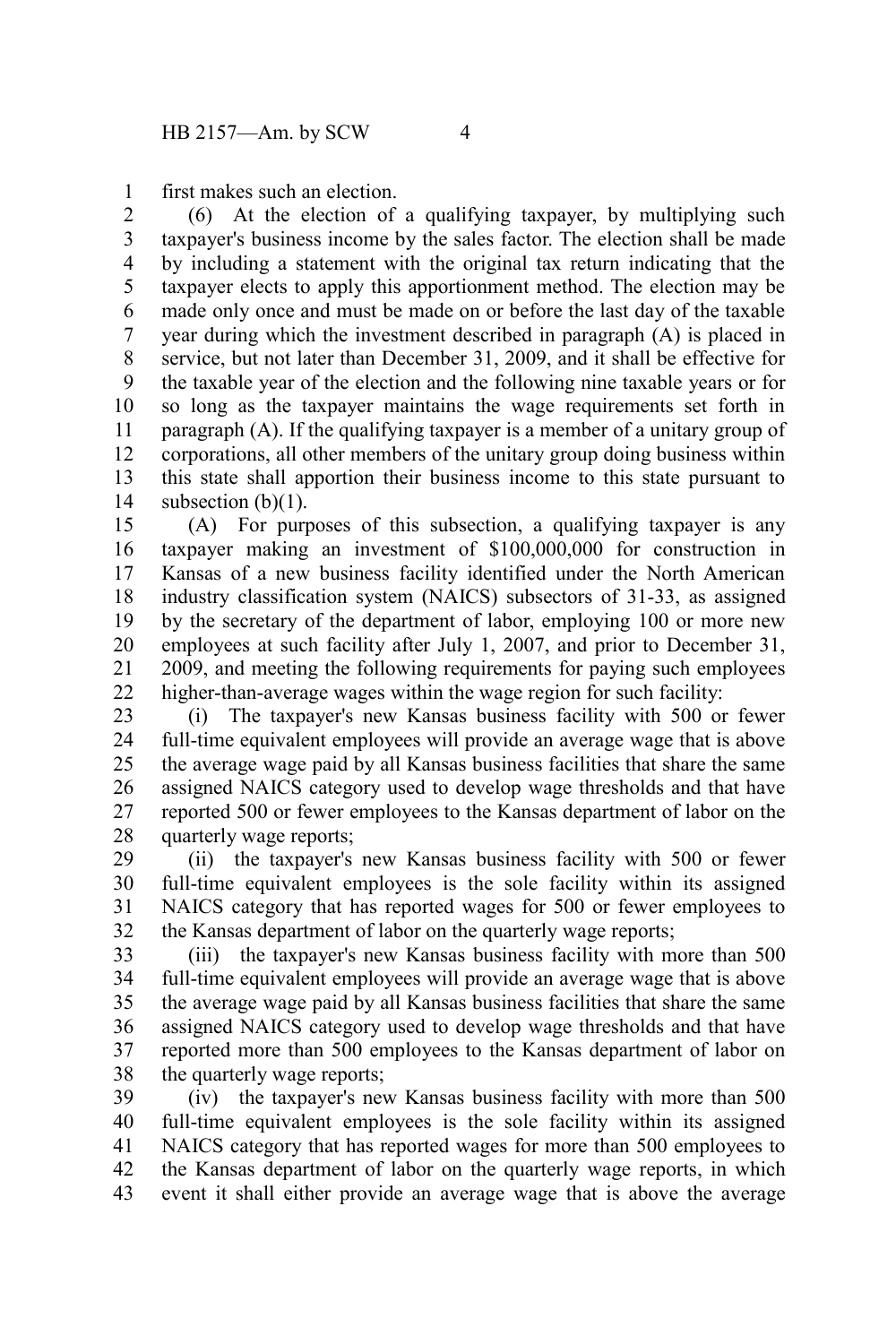wage paid by all Kansas business facilities that share the same assigned NAICS category and that have reported wages for 500 or fewer employees to the Kansas department of labor on the quarterly wage reports, or be the sole Kansas business facility within its assigned NAICS category that has reported wages to the Kansas department of labor on the quarterly wage reports; 1 2 3 4 5 6

(v) the number of NAICS digits to use in developing each set of wage thresholds for comparison purposes shall be determined by the secretary of commerce; 7 8 9

(vi) the composition of wage regions used in connection with each set of wage thresholds shall be determined by the secretary of commerce; and 10 11

(vii) alternatively, a taxpayer may wage-qualify its new Kansas business facility if, after excluding the headcount and wages reported on the quarterly wage reports to the Kansas department of labor for employees at that new Kansas business facility who own five percent *5%* or more equity in the taxpayer, the average wage calculated for the taxpayer's new Kansas business facility is greater than or equal to 1.5 times the aggregate state-wide average wage paid by industries covered by the employment security law based on data maintained by the secretary of labor. 12 13 14 15 16 17 18 19 20

(B) For the purposes of the wage requirements in paragraph (A), the number of full-time equivalent employees shall be determined by dividing the number of hours worked by part-time employees during the pertinent measurement interval by an amount equal to the corresponding multiple of a 40-hour work week and adding the quotient to the average number of full-time employees. 21 22 23 24 25 26

(C) When the qualifying taxpayer is part of a unitary group, the business income of the unitary group attributable to the qualifying taxpayer shall be determined by multiplying the business income of the unitary group by a fraction, the numerator of which is the property factor plus the payroll factor plus the sales factor, and the denominator of which is three. The property factor is a fraction, the numerator of which is the average value of the qualifying taxpayer's real and tangible personal property owned or rented and used during the tax period and the denominator of which is the average value of the unitary group's real and tangible personal property owned or rented and used during the tax period. The payroll factor is a fraction, the numerator of which is the total amount paid during the tax period by the qualifying taxpayer for compensation, and the denominator of which is the total compensation paid by the unitary group during the tax period. The sales factor is a fraction, the numerator of which is the total sales of the qualifying taxpayer during the tax period, and the denominator of which is the total sales of the unitary group during the tax period. 27 28 29 30 31 32 33 34 35 36 37 38 39 40 41 42 43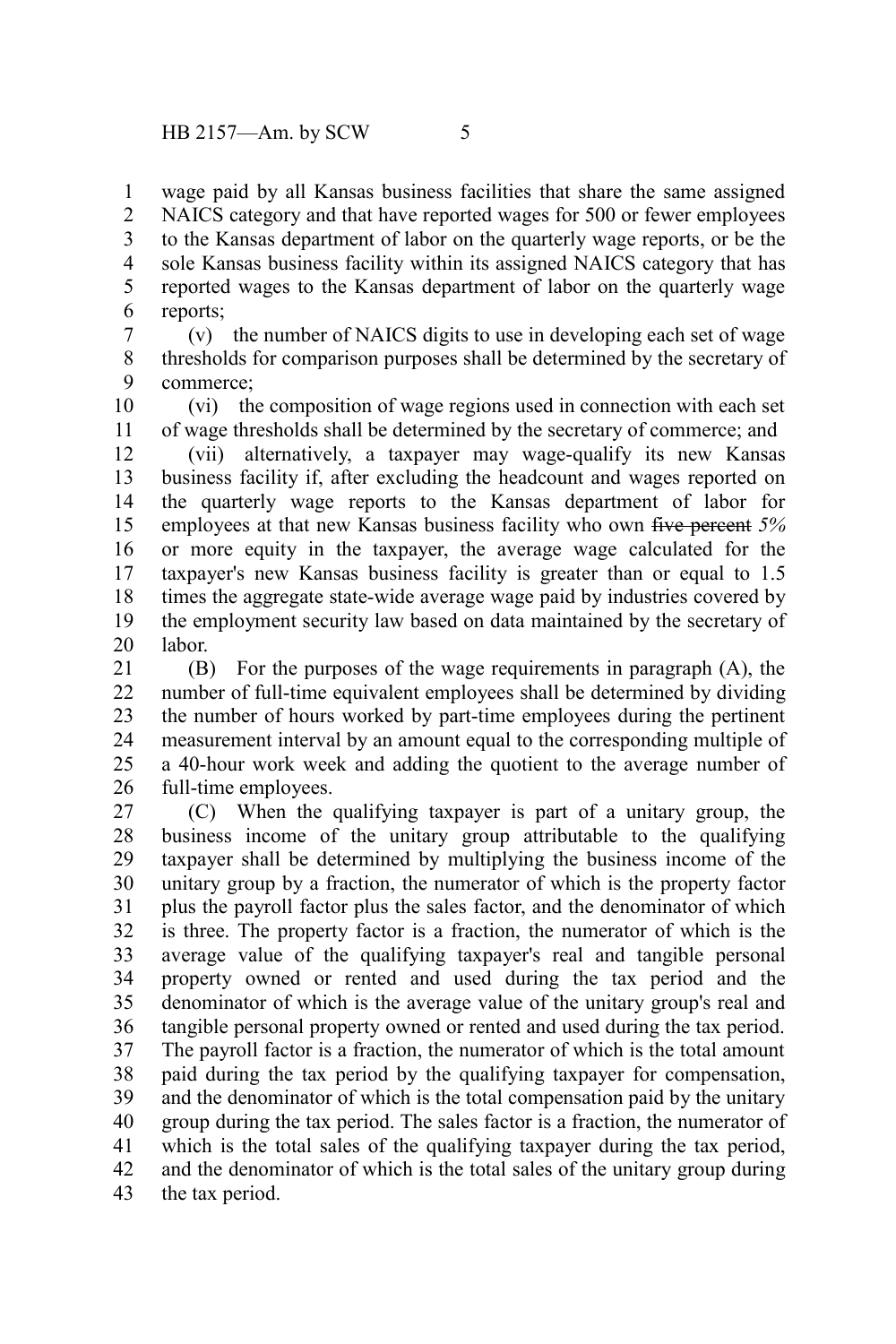(D) For purposes of this subsection, the secretary of revenue, upon a showing of good cause and after receiving a certification by the secretary of commerce of substantial compliance with provisions of this subsection (b)(6), may extend any required performance date provided in this subsection (b)(6) for a period not to exceed six months. 1 2 3 4 5

*(7) (A) For taxable years commencing after December 31, 2012, at the election of a taxpayer who relocates such taxpayer's business activities and at least 10 or more full-time equivalent employees to a facility, office or other operation in Kansas by multiplying such taxpayer's business income by the sales factor. For purposes of this subsection, a taxpayer eligible for such election had no employees nor owned or rented real or tangible personal property in Kansas before January 1, 2013. Such election shall be available for the year the election is made and for each of the following nine taxable years, provided the number of full-time equivalent employees engaged or maintained in employment at the Kansas facility, office or operation equals or exceeds 10 during each taxable year in which the election is in effect. The election shall no longer be in effect in the event the number of full-time equivalent employees engaged or maintained in employment at the Kansas facility, office or operation does not equal or exceed 10 during any taxable year of the election period.* 6 7 8 9 10 11 12 13 14 15 16 17 18 19 20

*(B) As used in this subsection, "full-time equivalent employee" means a person employed by the taxpayer at the Kansas facility, office or operation during the taxable year when the election is in effect. A person shall be deemed to be so engaged if such person performs duties in connection with the Kansas facility, office or operation on a: (i) Regular, full-time basis; (ii) part-time basis, if such person is customarily performing such duties at least 20 hours per week throughout the taxable year; or (iii) a seasonal basis, if such person performs such duties for substantially all of the season customary for the position in which such person is employed. The number of full-time equivalent employees during any taxable year shall be determined by dividing by 12 the sum of the number of full-time equivalent employees on the last business day of each month of such taxable year. If the Kansas facility, office or operation is in operation for less than the entire taxable year, the number of full-time equivalent employees shall be determined by dividing the sum of the number of full-time equivalent employees on the last business day of each full calendar month during the portion of such taxable year during which the Kansas facility, office or operation was in operation by the number of full calendar months during such period.*  21 22 23 24 25 26 27 28 29 30 31 32 33 34 35 36 37 38 39

*(C) The election shall be made by including a statement with the original tax return indicating that the taxpayer elects to apply this apportionment method. The election may be made only once and shall be effective for the taxable year of the election and the following nine taxable* 40 41 42 43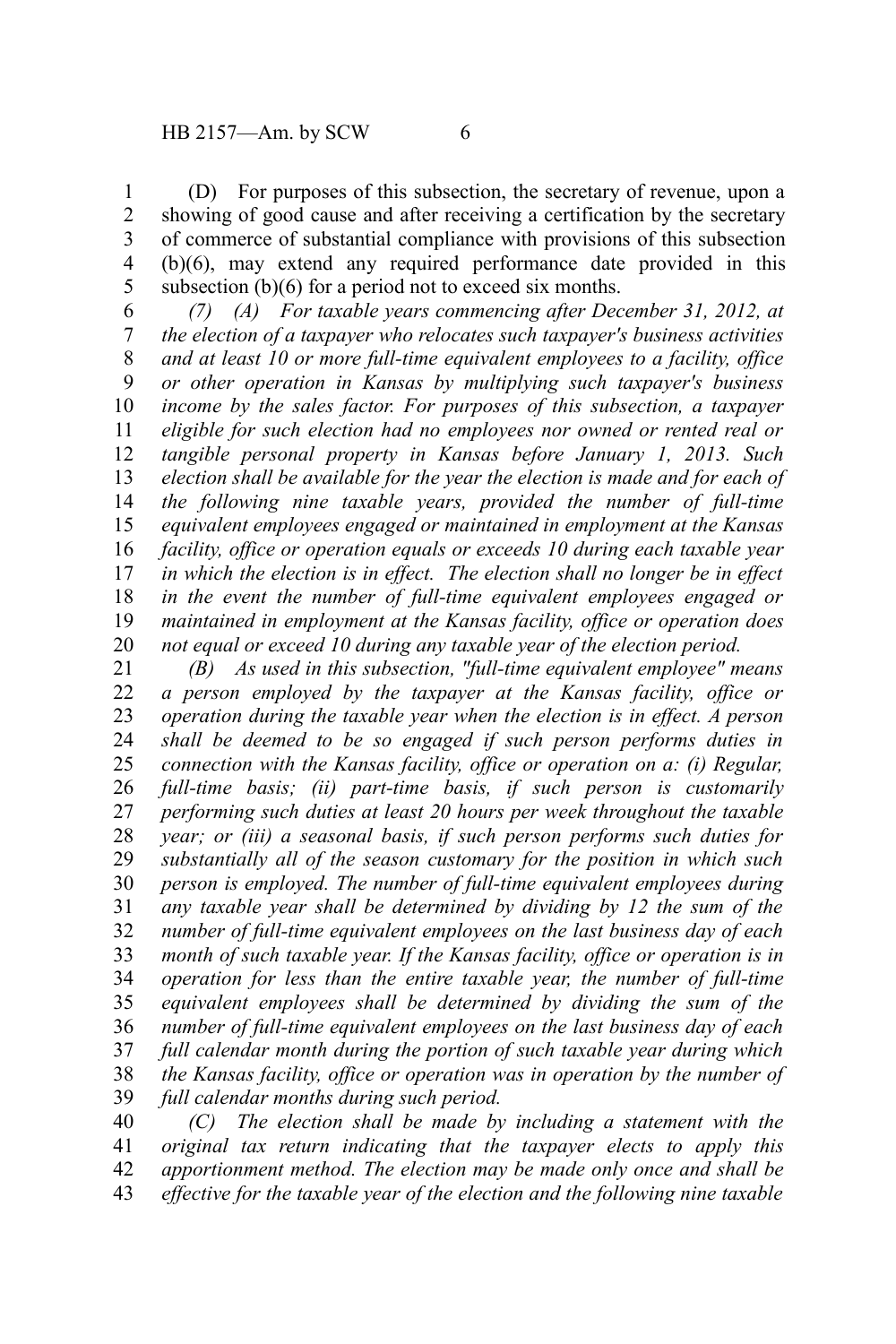*years. A taxpayer who makes an election pursuant to this subsection shall* 1

*not be eligible to claim an income tax credit pursuant to the provisions of subsection (e) of K.S.A. 79-32,160a nor 79-32,266, and amendments thereto, nor any benefit pursuant to the provisions of K.S.A. 74-50,210 et seq., and amendments thereto. A taxpayer that relocates such taxpayer's business activities to Kansas through a merger or acquisition with a company which employed employees or owned or rented real and tangible personal property in Kansas before January 1, 2013 is not eligible for election.* 2 3 4 5 6 7 8 9

*(D) The department shall have authority to promulgate rules and regulations necessary to implement the provisions of this act.}* 10 11

*{Sec. 2. K.S.A. 79-32,141 is hereby amended to read as follows: 79-32,141. (a) The director may allocate gross income, deductions, credits, or allowances between two or more organizations, trades or businesses (whether or not incorporated, or organized in the United States or affiliated) owned or controlled directly or indirectly by the same interests, if the director determines such allocation is necessary to prevent evasion of taxes or to clearly reflect income of the organizations, trades or businesses.* 12 13 14 15 16 17 18 19

*(b) Commencing with the tax year which commences after December 31, 2011, and all taxable years thereafter, credits claimed by a corporation that is a member of a unitary group filing a combined report that has earned credits pursuant to subsection (e) of K.S.A. 79-32,160a, and amendments thereto, that has filed a certificate of intent on or after October 1, 2011, and prior to June 30, 2013, to place in service a qualified business facility investment of at least \$10,000,000 and create a minimum of 50 new jobs that satisfy the average wage requirements set forth in K.S.A. 74-50,131, and amendments thereto, at a qualified business facility after October 1, 2011, and that has entered into an agreement with the secretary of commerce, may apply such tax credits, including any carryforward credits, earned pursuant to subsection (e) of K.S.A. 79- 32,160a, and amendments thereto, against the tax liability of any member or members of such group in such combined report in the following manner:* 20 21 22 23 24 25 26 27 28 29 30 31 32 33 34

*(1) Credits earned prior to January 1, 2012, and claimed in taxable years commencing after December 31, 2011, shall be subject to the following limitations:* 35 36 37

*(A) The amount of carryforward credits applied against the tax liability of any member or members of a unitary group shall not exceed in the aggregate 15% of the carryforward credits available during the taxable year in which the carryforward credits are first applied against the tax liability of any member or members of any such group. Such limitation shall be effective for the taxable year in which the carryforward* 38 39 40 41 42 43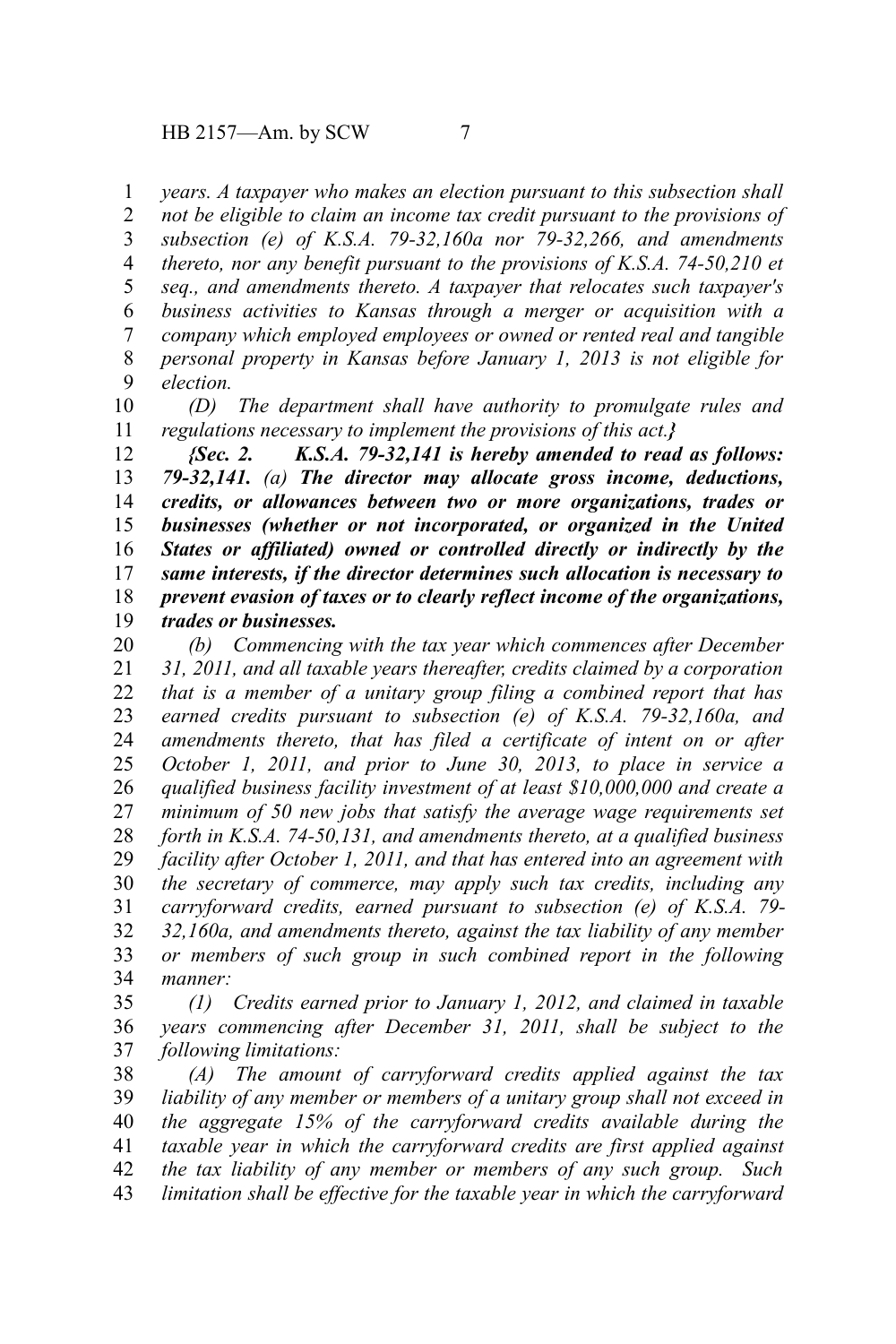*credits are first applied against a member or members of the group and the six immediately succeeding taxable years. Any carryforward credits not applied during the seven-year period set forth herein may be applied without limitation against the tax liability of any member or members of such group for the remainder of the credit carryforward period under subsection (e) of K.S.A. 79-32,160a, and amendments thereto.* 1 2 3 4 5 6

*(B) In the event the remainder of the credit carryforward period under subsection (e) of K.S.A. 79-32,160a, and amendments thereto, at the time the carryforward credits are first applied against the tax liability of any member or members of such group is less than seven years, then the carryfoward credits applied against the liability of any member or members of such group shall not in the aggregate exceed the percentage of carryforward credits determined by dividing the total carryforward credits by the number of years remaining in the carryforward period under subsection (e) of K.S.A. 79-32,160a, and amendments thereto.* 7 8 9 10 11 12 13 14 15

*(2) Credits earned after January 1, 2012, may be applied against the tax liability of any member or members of such group in such combined report in such manner as may be determined by the corporation.* 16 17 18

*(3) Failure to comply with the capital investment and job creation requirements set forth in subsection (b) of K.S.A. 79-32,141, and amendments thereto, within 36 months of the date of the agreement with the secretary of commerce, shall result in the corporation remitting to the state an amount equal to the amount of credits applied against the tax liability of the other members of the unitary group. A corporation that has entered into a separate agreement with the secretary of commerce shall have 54 months to comply with the capital investment and job creation requirements set forth in subsection (b) of K.S.A. 79-32,141, and amendments thereto.* 19 20 21 22 23 24 25 26 27 28

*Sec. 3. K.S.A. 2011 Supp. 79-32,160a is hereby amended to read as follows: 79-32,160a. (a) For taxable years commencing after December 31, 1999, and before January 1, 2012, any taxpayer who shall invest in a qualified business facility, as defined in subsection (b) of K.S.A. 79- 32,154, and amendments thereto, and effective for tax years commencing after December 31, 2010, and before January 1, 2012, located in an area other than a metropolitan county as defined in either K.S.A. 2011 Supp. 74-50,114 or 74-50,211, and amendments thereto, and also meets the definition of a business in subsection (b) of K.S.A. 74- 50,114, and amendments thereto, shall be allowed a credit for such investment, in an amount determined under subsection (b) or (c), as the case requires, against the tax imposed by the Kansas income tax act or where the qualified business facility is the principal place from which the trade or business of the taxpayer is directed or managed and the facility has facilitated the creation of at least 20 new full-time positions,* 29 30 31 32 33 34 35 36 37 38 39 40 41 42 43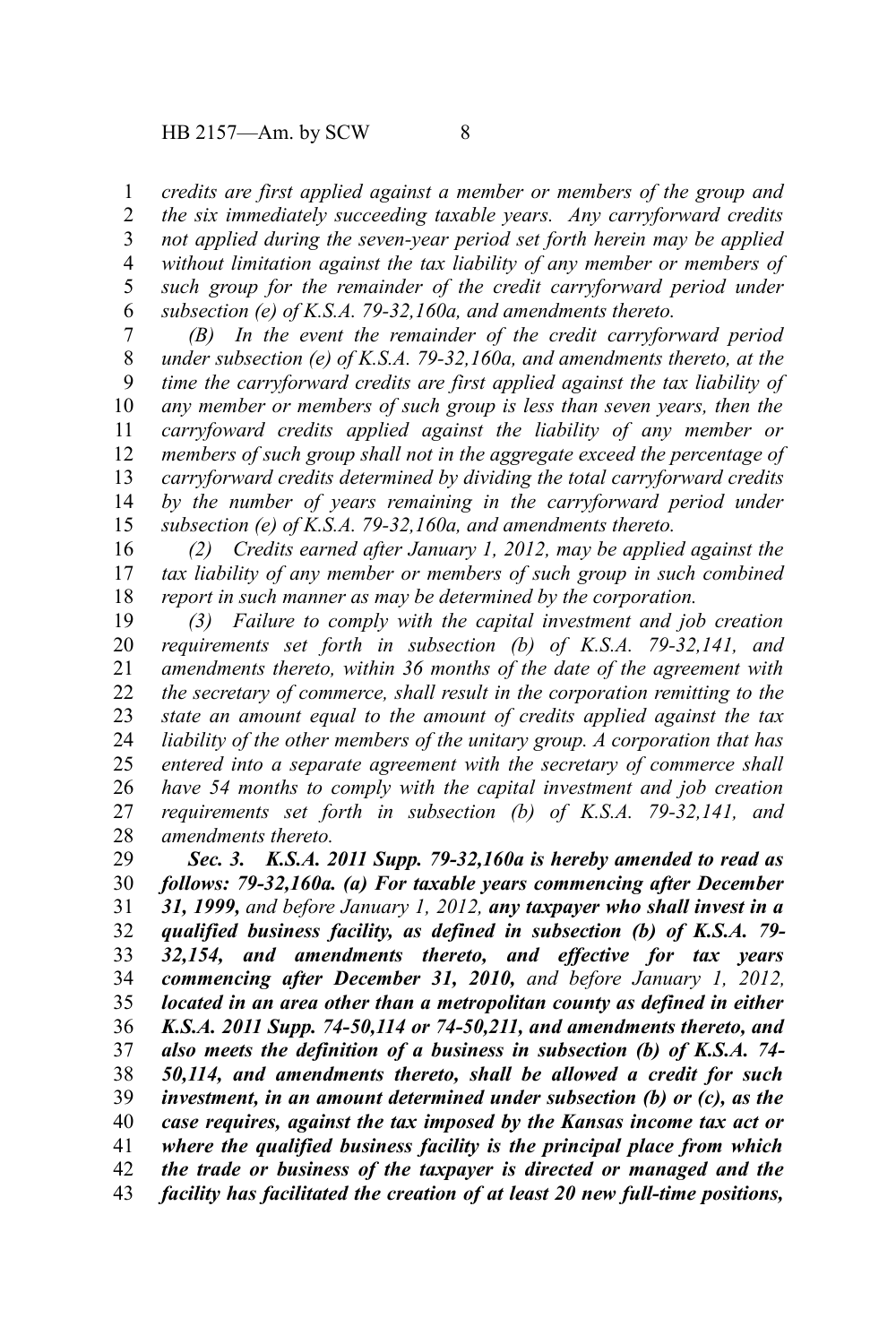*against the premium tax or privilege fees imposed pursuant to K.S.A. 40-* 1

*252, and amendments thereto, or as measured by the net income of financial institutions imposed pursuant to article 11 of chapter 79 of the Kansas Statutes Annotated, and amendments thereto, for the taxable year during which commencement of commercial operations, as defined in subsection (f) of K.S.A. 79-32,154, and amendments thereto, occurs at such qualified business facility. In the case of a taxpayer who meets the definition of a manufacturing business in subsection (d) of K.S.A. 74- 50,114, and amendments thereto, no credit shall be allowed under this section unless the number of qualified business facility employees, as determined under subsection (d) of K.S.A. 79-32,154, and amendments thereto, engaged or maintained in employment at the qualified business facility as a direct result of the investment by the taxpayer for the taxable year for which the credit is claimed equals or exceeds two. In the case of a taxpayer who meets the definition of a nonmanufacturing business in subsection (f) of K.S.A. 74-50,114, and amendments thereto, no credit shall be allowed under this section unless the number of qualified business facility employees, as determined under subsection (d) of K.S.A. 79-32,154, and amendments thereto, engaged or maintained in employment at the qualified business facility as a direct result of the investment by the taxpayer for the taxable year for which the credit is claimed equals or exceeds five. Where an employee performs services for the taxpayer outside the qualified business facility, the employee shall be considered engaged or maintained in employment at the qualified business facility if: (1) The employee's service performed outside the qualified business facility is incidental to the employee's service inside the qualified business facility; or (2) the base of operations or, the place from which the service is directed or controlled, is at the qualified business facility.* 2 3 4 5 6 7 8 9 10 11 12 13 14 15 16 17 18 19 20 21 22 23 24 25 26 27 28 29

*(b) The credit allowed by subsection (a) for any taxpayer who invests in a qualified business facility which is located in a designated nonmetropolitan region established under K.S.A. 74-50,116, and amendments thereto, on or after the effective date of this act, shall be a portion of the income tax imposed by the Kansas income tax act on the taxpayer's Kansas taxable income, the premium tax or privilege fees imposed pursuant to K.S.A. 40-252, and amendments thereto, or the privilege tax as measured by the net income of financial institutions imposed pursuant to article 11 of chapter 79 of the Kansas Statutes Annotated, and amendments thereto, for the taxable year for which such credit is allowed, but in the case where the qualified business facility investment was made prior to January 1, 1996, not in excess of 50% of such tax. Such portion shall be an amount equal to the sum of the following:* 30 31 32 33 34 35 36 37 38 39 40 41 42 43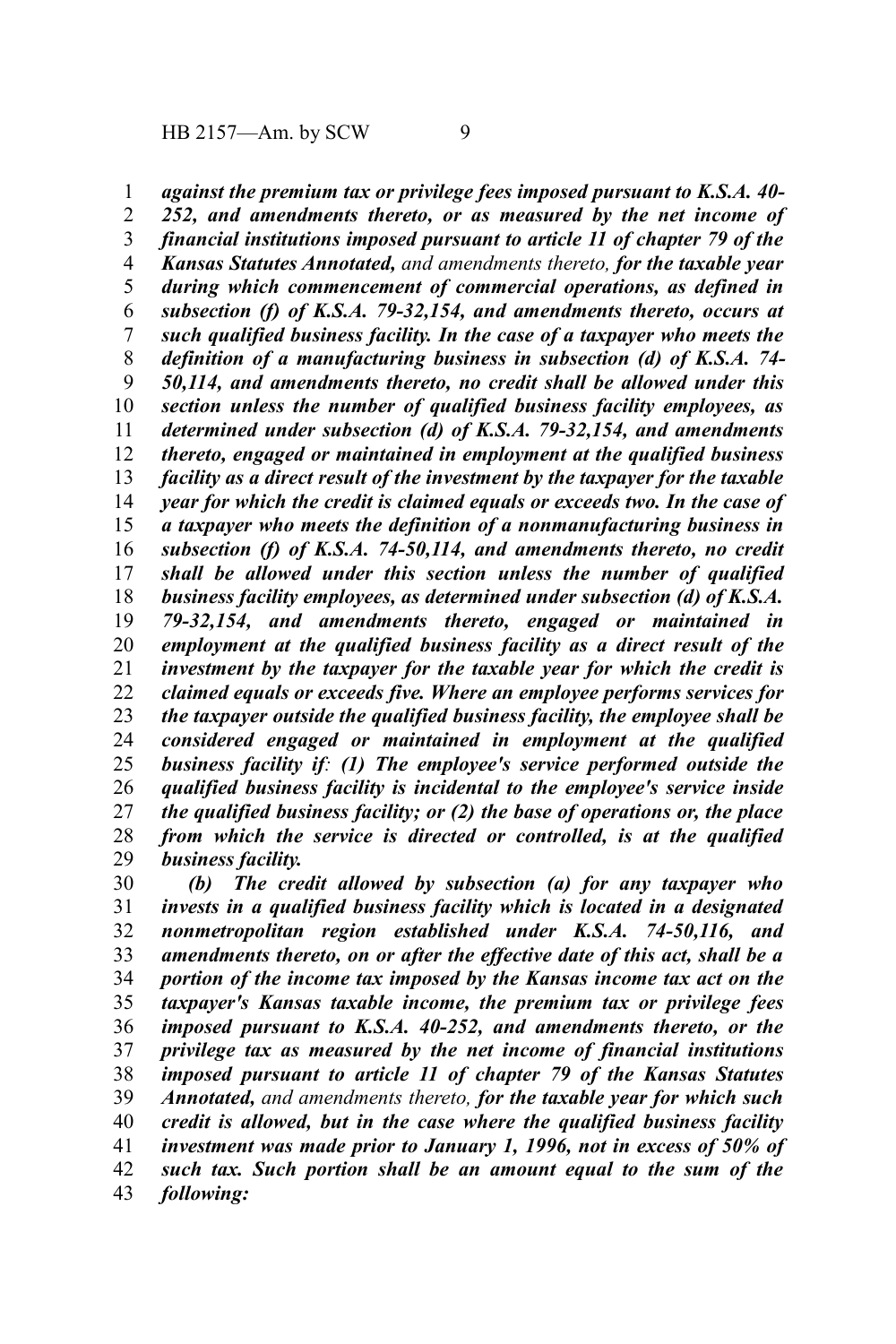*(1) Two thousand five hundred dollars for each qualified business facility employee determined under K.S.A. 79-32,154, and amendments thereto; plus* 1 2 3

*(2) one thousand dollars for each \$100,000, or major fraction thereof, which shall be deemed to be 51% or more, in qualified business facility investment, as determined under K.S.A. 79-32,154, and amendments thereto.* 4 5 6 7

*(c) The credit allowed by subsection (a) for any taxpayer who invests in a qualified business facility, which is not located in a nonmetropolitan region established under K.S.A. 74-50,116, and amendments thereto, and effective for tax years commencing after December 31, 2010, and before January 1, 2012, located in an area other than a metropolitan county as defined in either K.S.A. 2011 Supp. 74- 50,114 or 74-50,211, and amendments thereto, and which also meets the definition of business in subsection (b) of K.S.A. 74-50,114, and amendments thereto, on or after the effective date of this act, shall be a portion of the income tax imposed by the Kansas income tax act on the taxpayer's Kansas taxable income, the premium tax or privilege fees imposed pursuant to K.S.A. 40-252, and amendments thereto, or the privilege tax as measured by the net income of financial institutions imposed pursuant to article 11 of chapter 79 of the Kansas Statutes Annotated, and amendments thereto, for the taxable year for which such credit is allowed, but in the case where the qualified business facility investment was made prior to January 1, 1996, not in excess of 50% of such tax. Such portion shall be an amount equal to the sum of the following:* 8 9 10 11 12 13 14 15 16 17 18 19 20 21 22 23 24 25 26

*(1) One thousand five hundred dollars for each qualified business facility employee as determined under K.S.A. 79-32,154, and amendments thereto; and* 27 28 29

*(2) one thousand dollars for each \$100,000, or major fraction thereof, which shall be deemed to be 51% or more, in qualified business facility investment as determined under K.S.A. 79-32,154, and amendments thereto.* 30 31 32 33

*(d) The credit allowed by subsection (a) for each qualified business facility employee and for qualified business facility investment shall be a one-time credit. If the amount of the credit allowed under subsection (a) exceeds the tax imposed by the Kansas income tax act on the taxpayer's Kansas taxable income, the premium tax and privilege fees imposed pursuant to K.S.A. 40-252, and amendments thereto, or the privilege tax as measured by the net income of financial institutions imposed pursuant to article 11 of chapter 79 of the Kansas Statutes Annotated, and amendments thereto, for the taxable year, or in the case where the qualified business facility investment was made prior to January 1, 1996,* 34 35 36 37 38 39 40 41 42 43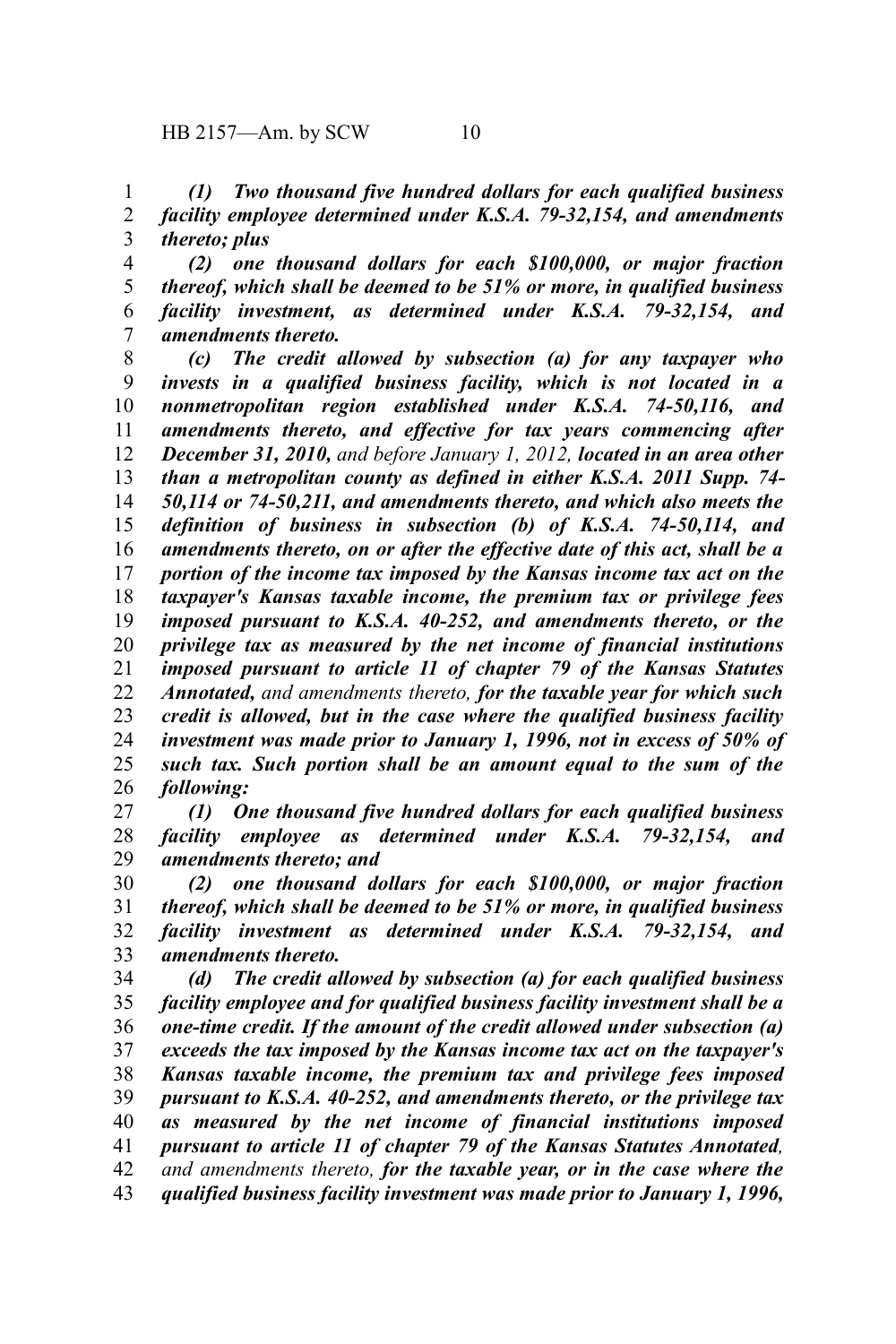*50% of such tax imposed upon the amount which exceeds such tax liability or such portion thereof may be carried over for credit in the same manner in the succeeding taxable years until the total amount of such credit is used. Except that, before the credit is allowed, a taxpayer, who meets the definition of a manufacturing business in subsection (d) of K.S.A. 74-50,114, and amendments thereto, shall recertify annually that the net increase of a minimum of two qualified business facility employees has continued to be maintained and a taxpayer, who meets the definition of a nonmanufacturing business in subsection (f) of K.S.A. 74-50,114, and amendments thereto, shall recertify annually that the net increase of a minimum of five qualified business employees has continued to be maintained.* 1 2 3 4 5 6 7 8 9 10 11 12

*(e) Notwithstanding the foregoing provisions of this section, any taxpayer qualified and certified under the provisions of K.S.A. 74- 50,131, and amendments thereto; which, prior to making a commitment to invest in a qualified Kansas business, has filed a certificate of intent to invest in a qualified business facility in a form satisfactory to the secretary of commerce; and that has received written approval from the secretary of commerce for participation and has participated, during the tax year for which the exemption is claimed, in the Kansas industrial training, Kansas industrial retraining or the state of Kansas investments in lifelong learning program or is eligible for the tax credit established in K.S.A. 74-50,132, and amendments thereto, shall be entitled to a credit in an amount equal to 10% of that portion of the qualified business facility investment which exceeds \$50,000 in lieu of the credit provided in subsection (b)(2) or (c)(2) without regard to the number of qualified business facility employees engaged or maintained in employment at the qualified business facility. The credit allowed by this subsection shall be a one-time credit. If the amount thereof exceeds the tax imposed by the Kansas income tax act on the taxpayer's Kansas taxable income or the premium tax or privilege fees imposed pursuant to K.S.A. 40-252, and amendments thereto, or the privilege tax as measured by net income of financial institutions imposed pursuant to article 11 of chapter 79 of the Kansas Statutes Annotated, and amendments thereto, for the taxable year, the amount thereof which exceeds such tax liability may be carried forward for credit in the succeeding taxable year or years until the total amount of the tax credit is used, except that no such tax credit shall be carried forward for deduction after the 16th taxable year succeeding the taxable year in which such credit initially was claimed, and no carryforward shall be allowed for deduction in any succeeding taxable year unless the taxpayer certifies under oath that the taxpayer continues to meet the requirements of K.S.A. 74-50,131, and amendments thereto, and this act.* 13 14 15 16 17 18 19 20 21 22 23 24 25 26 27 28 29 30 31 32 33 34 35 36 37 38 39 40 41 42 43